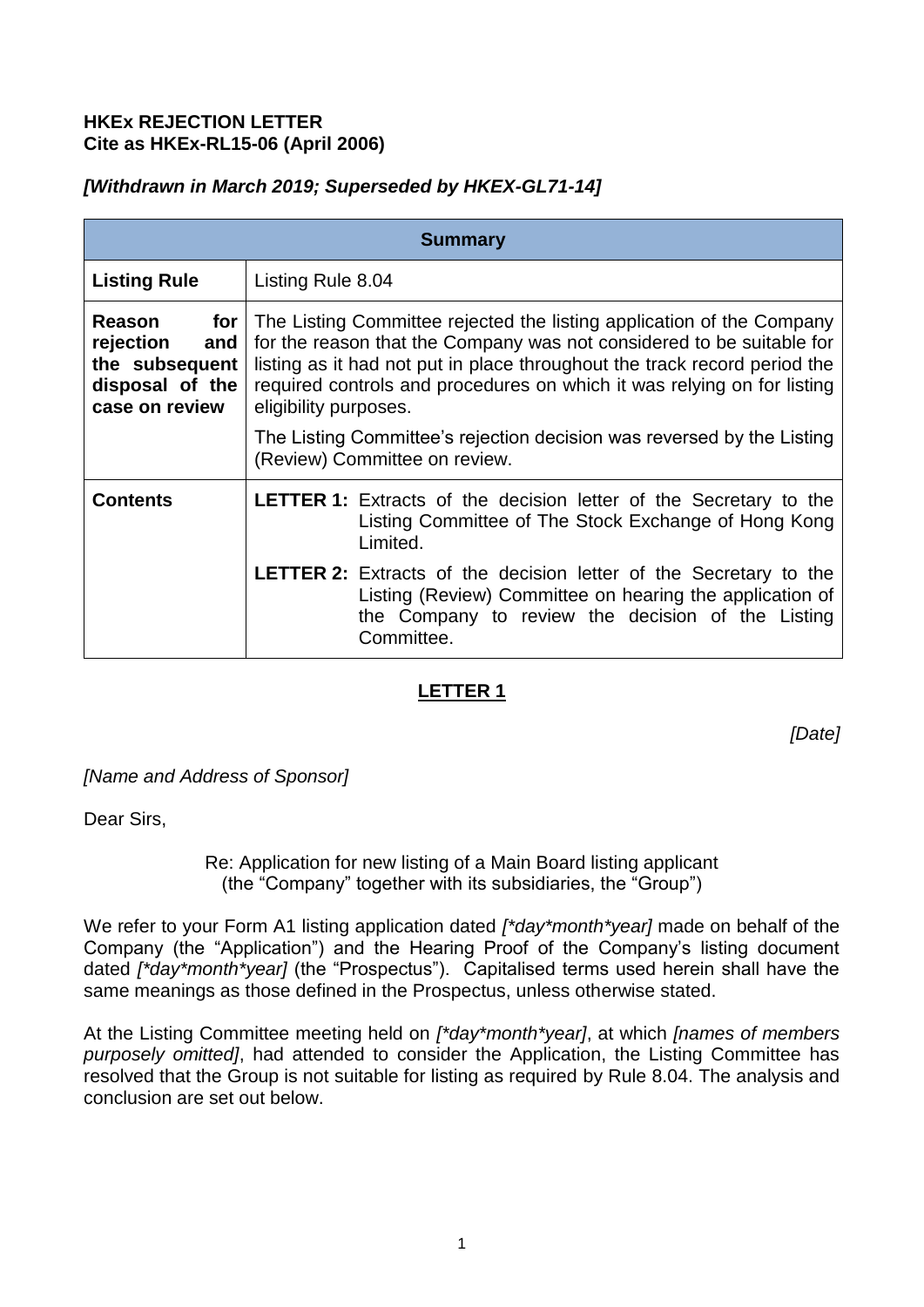## **Relevant Facts**

The Group is principally engaged in the management and operation of the only licensed casino in *[a city in Country A which is outside Hong Kong]*. According to the Casino License granted by the *[relevant government department of Country A]*, the Group has the exclusive right to operate a casino within a *[\*km]* radius of *[a city in Country A]* for an initial period of *[\*]* years from *[\*day\*month\*year]*. Thereafter, the Group has the right to extend its right of exclusivity for a further *[\*]* years subject to the consent of the *[relevant government department of Country A].* 

### *The development of [Country A's] regulatory regime on anti-money laundering ("AML")*

In *[\*day\*month\*year] (i.e. in the second year of the Company's three-financial-year track record period)*, *[Country A]* became a full member of Asia/ Pacific Group ("APG") on money laundering. APG is the regional body responsible for the development and implementation of AML policies in Asia. The APG's AML policies themselves are based upon the standardsetting recommendations formulated by The Financial Action Task Force on Money Laundering ("FATF") on money laundering. FATF was established by the G-7 industrialised countries and its recommendations (the "Recommendations") have been acknowledged and accepted as the international benchmark for the prevention of money laundering. FATF's recommendations have been utilised as the basis for AML legislation or regulations in many countries (including *[portion of letter purposely omitted]*), and have been recognised and adopted by regional bodies (including APG to which Hong Kong is a founding member) and international organisations such as The World Bank and the United Nations.

In *[\*day\* month\* year] (i.e. in the first year of the Company's three-financial-year track record period*), the *[relevant government department of Country A]* promulgated *[certain]* guidelines on the regulation of casinos and the prevention of money laundering based on the relevant recommendations issued by FATF. *[Portion of the letter purposely omitted] The development of the Group's internal AML structure, policies and measures*

### *The development of the Group's internal AML structure, policies and measures*

According to the submission of the Sponsor, the Group has established its own internal AML structure, controls and procedures, as follows:

- On a Group level, the Company has developed an AML regime which, substantiated by its legal advisers in *[Country A]*, complies with all applicable AML laws and regulations and, which supported by the views of *[Consultant A]*, an independent consultant, attains internationally-benchmarked standards based on the recommendations issued by FATF.
- On a Company level, both executive and non-executive directors with recognised expertise and experience relevant to AML matters have been appointed:
	- [Mr. X], *[qualifications and work experience of Mr. X purposely omitted]*, became an executive director *[two months before the Company submitted its listing application]*; and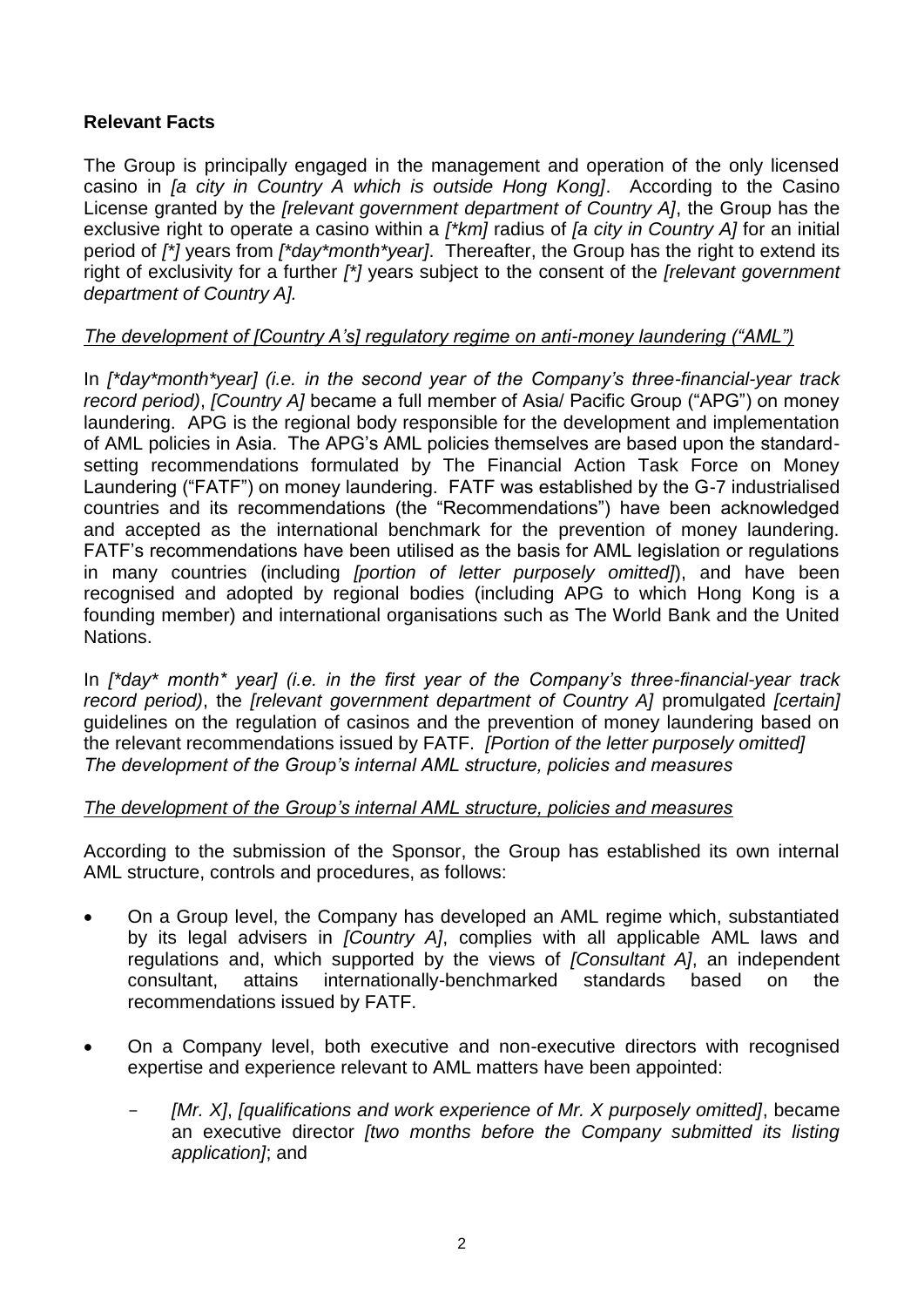- *[Mr. Y]*, and *[Mr. Z] [qualifications and work* experience *of Mr. Y and Mr. Z purposely omitted],* each became an independent non-executive director *[two months before the Company submitted its listing application]*.

- The Company has set up committees, at both the board level (the AML Oversight Committee) and working level (the AML Sub-Committee), to devise, manage and implement comprehensive policies, procedures and internal controls, formally documented in the Company's AML manual. Since *[the middle of the first year of the Company's three-financial-year track record period]*, the Company has conducted three rounds of internal audits in relation to its AML procedures and performance.
- *[Consultant A]*, as independent consultant, was engaged in *[the second year of the Company's three-financial-year track record period]* to conduct an independent review and assessment of the Company's AML procedures and found the Company to be in full compliance with the relevant FATF recommendations and to have established an internal control regime that meets international standards. Having worked with *[Consultant A]* since its appointment in *[the second year of the Company's threefinancial-year track record period]*, the Company has acted upon its various recommendations and suggestions to further enhance its AML procedures and practices.
- Although not specifically focusing on AML matters, the Company has also commissioned a report from a firm of independent experts in Australia, *[Expert B],* to review the Company's wider internal controls *[in the year immediately prior to, and in the first and second years of the Company's three-financial-year track record period]*), as compared to standards practised by casinos in Australia and the Nevada, USA. It is apparent that the standard of the Company's internal controls is comparable to those practised in Australia and Nevada, USA.

## **The Applicable Listing Rule**

Rule 8.04 states that both the issuer and its both the issuer and its business must, in the opinion of the Exchange, be suitable for listing.

### **The Issue**

The Listing Committee has reviewed whether the Group is suitable for listing, in light of the recent legal developments in *[Country A]* and the management changes in the Group.

### **The Analysis and Conclusion**

The Listing Committee noted the following:-

 With *[Country A]* becoming a full member of the APG on *[\*day\*month\* yea*r*] (i.e. in the second year of the Company's three-financial-year track* record *period)*, the legal environment of the Group's casino business had recently changed. A number of the Company's internal AML structure and control measures and policies were also developed during the track record period and had been subject to only a short period of testing.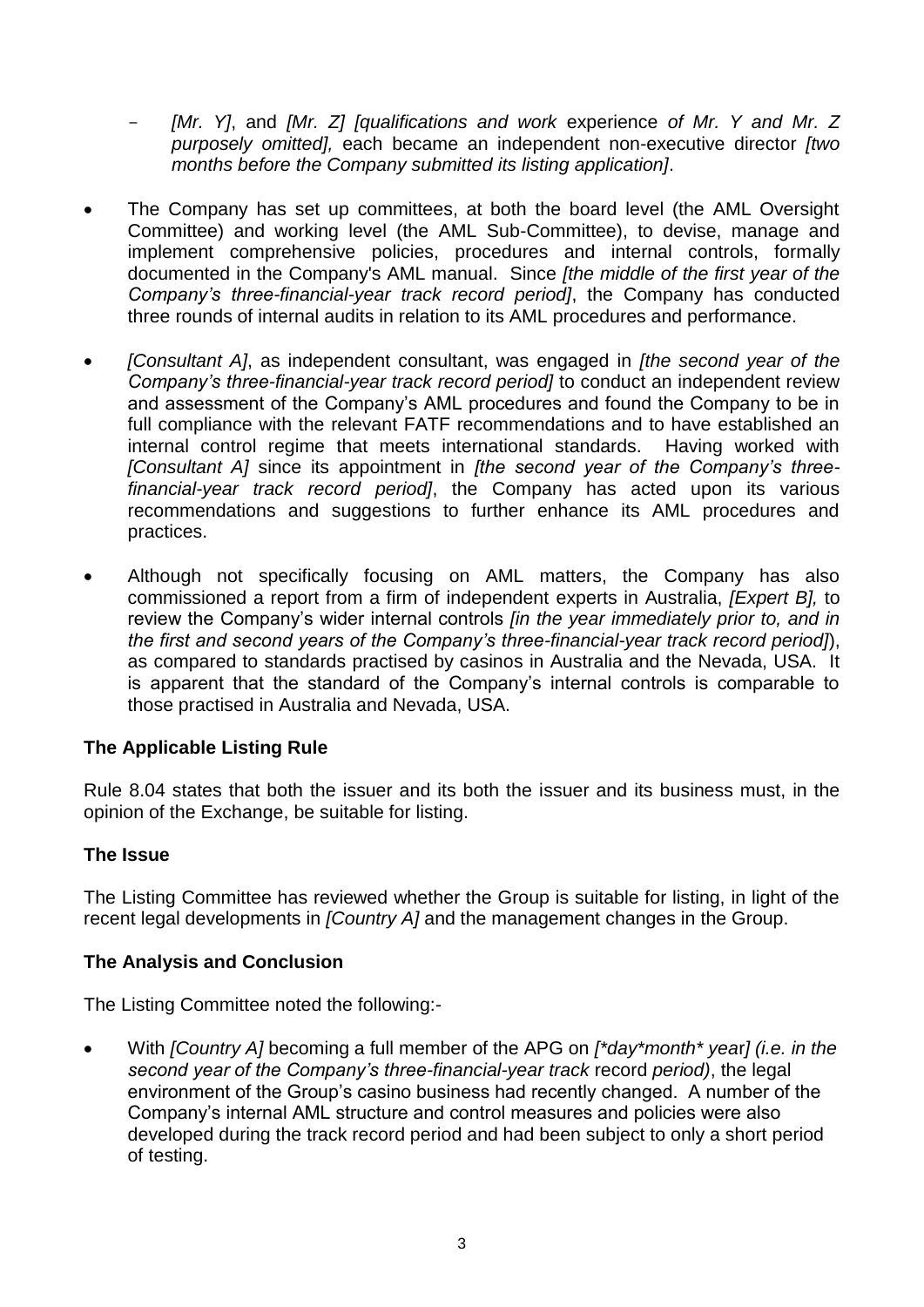- In addition, a key executive, *[Mr. X]*, and two non-executive Directors with experience relevant to AML matters had been recently appointed by the Company and were relatively untested in their respective roles.
- These factors suggested that it would not be appropriate to approve the Company's listing application at present but it might be in future.

The Listing Committee agreed that it was necessary for the Company's AML controls and procedures to have been in place throughout the track record period that the Group is relying on for listing eligibility purposes. In light of the fact that this was not the case for the Company, the Committee found the Company was not suitable for listing as required by Rule 8.04 and determined to reject the Company's listing application.

Please note that, pursuant to Rule 2B.07(1) of the Listing Rules, the Company has the right to a further review of the Application by the Listing (Review) Committee.

We have assigned a case number to this transaction as stated above. Please quote prominently this case number in any future correspondence relating to this case for efficient processing of the documents and avoiding unnecessary delay.

*[Portion of Letter Purposely Omitted]*

Yours faithfully, For and on behalf of The Stock Exchange of Hong Kong Limited

*[Signed]* 

Secretary to the Listing Committee

\*\*\*\*\*\*\*\*\*\*\*\*\*\*\*\*\*\*\*\*\*\*\*\*\*\*\*\*\*\*\*\*\*\*\*\*\*\*\*\*\*\*\*\*\*\*\*\*\*\*\*\*\*\*\*\*\*\*\*\*\*\*\*\*\*\*\*\*\*\*\*\*\*\*\*\*\*\*\*\*\*\*\*

# **LETTER 2**

*[Date]*

*[Name and Address of Sponsor]* 

Dear Sirs,

Re: Review Hearing of the Listing (Review) Committee (the "Review Hearing") regarding the Company Date of the Review Hearing: *[\* day\* month\* year]*

On *[\*day\* month\*year]*, the Listing (Review) Committee of The Stock Exchange of Hong Kong Limited conducted a review hearing (the "Review Hearing") to consider an application from the Company for a review of the decision of the Listing Committee made on *[\*day\* month\* year]* as set out in *[LETTER 1]*, (the "Listing Committee's Decision").